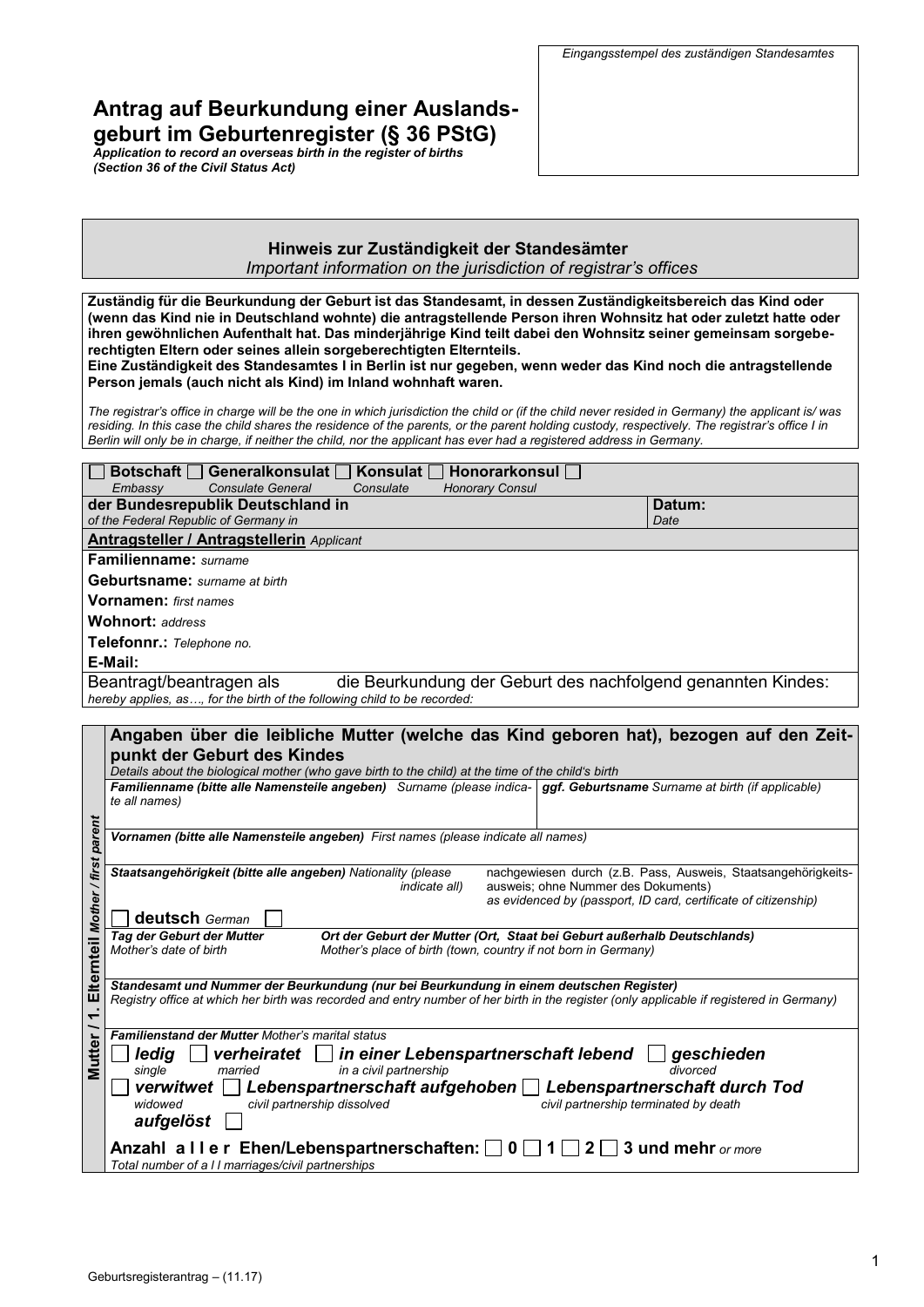*ggf. Tag der Rechtskraft der Scheidung / Auflösung der Lebenspartnerschaft, Angabe des Gerichts mit Aktenzeichen bzw. Tag und Ort des Todes des Ehemannes / der Lebenspartnerin if applicable, date of final divorce/dissolution of the civil partnership, court and file number, or date and place of husband/partner's death*

|                                                                                                                                                                                                                                                                                        | court and file number, or date and place of husband/partner's death                                                                                                                                                                                                                                                                                            |  |  |  |
|----------------------------------------------------------------------------------------------------------------------------------------------------------------------------------------------------------------------------------------------------------------------------------------|----------------------------------------------------------------------------------------------------------------------------------------------------------------------------------------------------------------------------------------------------------------------------------------------------------------------------------------------------------------|--|--|--|
| <b>Mutter Mother</b>                                                                                                                                                                                                                                                                   | bei Scheidung / Auflösung der Lebenspartnerschaft: Staatsangehörigkeit des früheren Mannes / der früheren Lebenspartne-<br>rin im Zeitpunkt der Scheidung / Auflösung der Lebenspartnerschaft in the case of divorce/dissolution of a civil partnership: natio-<br>nality of ex-husband/ex-partner at the time of divorce/dissolution of the civil partnership |  |  |  |
|                                                                                                                                                                                                                                                                                        |                                                                                                                                                                                                                                                                                                                                                                |  |  |  |
|                                                                                                                                                                                                                                                                                        | Angaben über das Kind, bezogen auf den Zeitpunkt der Geburt Child's details at the time of birth                                                                                                                                                                                                                                                               |  |  |  |
|                                                                                                                                                                                                                                                                                        | Familienname (bitte alle Namensteile angeben) Surname (please indicate all names)                                                                                                                                                                                                                                                                              |  |  |  |
|                                                                                                                                                                                                                                                                                        | Vornamen (bitte alle Namensteile angeben; Abweichungen zum ausländischen Geburtsnachweis sind in einer Anlage erläu-                                                                                                                                                                                                                                           |  |  |  |
|                                                                                                                                                                                                                                                                                        | tert)<br>First names (please indicate all names; any discrepancies with the foreign birth certificate are detailed in an attachment to this form)                                                                                                                                                                                                              |  |  |  |
|                                                                                                                                                                                                                                                                                        | Geschlecht gender<br>männlich male<br><b>weiblich</b> female<br><b>keine Angaben</b> not specified<br>divers diverse                                                                                                                                                                                                                                           |  |  |  |
|                                                                                                                                                                                                                                                                                        | Geburtszeit (Stunde und Minute); Ortszeit Time of birth; local time<br><b>Geburtstag Date of birth</b>                                                                                                                                                                                                                                                         |  |  |  |
|                                                                                                                                                                                                                                                                                        | Uhr und<br><b>Minuten</b><br>unbekannt<br>hours and<br>minutes<br>unknown                                                                                                                                                                                                                                                                                      |  |  |  |
| <b>Kind Child</b>                                                                                                                                                                                                                                                                      | Kreis, Provinz, Bundesstaat District, Staat Country<br>Geburtsort (Ort, Stadt, keine Stadtteile)<br>Place of birth (town, not a part of town)<br>province, federal state                                                                                                                                                                                       |  |  |  |
|                                                                                                                                                                                                                                                                                        | Folgende personenstandsrechtliche Tatbestände haben sich nach der Geburt ergeben:<br>The following legal acts of relevance to civil status have occurred since the birth:<br>Erklärung zur Namensführung des Kindes Declaration on the name to be used by the child                                                                                            |  |  |  |
|                                                                                                                                                                                                                                                                                        | Eheschließung der Eltern Marriage by the parents                                                                                                                                                                                                                                                                                                               |  |  |  |
|                                                                                                                                                                                                                                                                                        | Anerkennung / Feststellung der Vaterschaft Acknowledgement/Determination of paternity                                                                                                                                                                                                                                                                          |  |  |  |
|                                                                                                                                                                                                                                                                                        | Feststellung der Nichtvaterschaft Determination of non-paternity                                                                                                                                                                                                                                                                                               |  |  |  |
|                                                                                                                                                                                                                                                                                        | <b>Adoption des Kindes Adoption of the child</b>                                                                                                                                                                                                                                                                                                               |  |  |  |
|                                                                                                                                                                                                                                                                                        |                                                                                                                                                                                                                                                                                                                                                                |  |  |  |
|                                                                                                                                                                                                                                                                                        | Angaben über den Vater (ggf. Ehemann der Mutter) bezogen auf den Zeitpunkt der Geburt<br>des Kindes/Vaterschaftsanerkennung                                                                                                                                                                                                                                    |  |  |  |
|                                                                                                                                                                                                                                                                                        | Details about the father (or, if applicable, the mother's husband) at the time of the child's birth/acknowledgement of paternity<br>Familienname (bitte alle Namensteile angeben) Surname (please indica-   ggf. Geburtsname Surname at birth (if applicable)                                                                                                  |  |  |  |
| her / Second parent                                                                                                                                                                                                                                                                    | te all names)                                                                                                                                                                                                                                                                                                                                                  |  |  |  |
|                                                                                                                                                                                                                                                                                        | Vornamen (bitte alle Namensteile angeben) First names (please indicate all names)                                                                                                                                                                                                                                                                              |  |  |  |
| $\tilde{f}$                                                                                                                                                                                                                                                                            | Staatsangehörigkeit (bitte alle angeben) Nationality (please<br>nachgewiesen durch (z.B. Pass, Ausweis, Staatsangehörigkeits-                                                                                                                                                                                                                                  |  |  |  |
|                                                                                                                                                                                                                                                                                        | <i>indicate all)</i><br>ausweis; ohne Nummer des Dokuments)<br>as evidenced by (passport, ID card, certificate of citizenship)                                                                                                                                                                                                                                 |  |  |  |
| Elternteil                                                                                                                                                                                                                                                                             | deutsch German                                                                                                                                                                                                                                                                                                                                                 |  |  |  |
| $\overline{\mathbf{u}}$                                                                                                                                                                                                                                                                | Tag der Geburt des Vaters<br>Ort der Geburt des Vaters (Ort, Staat bei Geburt außerhalb Deutschlands)<br>Father's date of birth<br>Father's place of birth of father (town, country if not born in Germany)                                                                                                                                                    |  |  |  |
| Vater /                                                                                                                                                                                                                                                                                | Standesamt und Nummer der Beurkundung (nur bei Beurkundung in einem deutschen Register)<br>Registry office at which her birth was recorded and entry number of her birth in the register (only applicable if registered in Germany)                                                                                                                            |  |  |  |
|                                                                                                                                                                                                                                                                                        |                                                                                                                                                                                                                                                                                                                                                                |  |  |  |
|                                                                                                                                                                                                                                                                                        | Erklärung zu Vornamen Declaration concerning first name(s)                                                                                                                                                                                                                                                                                                     |  |  |  |
|                                                                                                                                                                                                                                                                                        | Zu den in diesem Beurkundungsantrag angegebenen Vornamen erkläre/n ich/wir als Perso-                                                                                                                                                                                                                                                                          |  |  |  |
|                                                                                                                                                                                                                                                                                        | nensorgeberechtigte/r, dass die Vornamen in dieser Schreibweise erteilt wurden. Bei Abwei-                                                                                                                                                                                                                                                                     |  |  |  |
| chungen zum ausländischen Geburtsnachweis sind diese in einer Anlage erläutert.                                                                                                                                                                                                        |                                                                                                                                                                                                                                                                                                                                                                |  |  |  |
| I/We declare, as the persons exercising parental responsibility, that the first name(s) specified in this registration of birth were bestowed on<br>the child as spelled herein. Any discrepancies with foreign documentation of the birth are detailed in an attachment to this form. |                                                                                                                                                                                                                                                                                                                                                                |  |  |  |
|                                                                                                                                                                                                                                                                                        |                                                                                                                                                                                                                                                                                                                                                                |  |  |  |
|                                                                                                                                                                                                                                                                                        |                                                                                                                                                                                                                                                                                                                                                                |  |  |  |
|                                                                                                                                                                                                                                                                                        |                                                                                                                                                                                                                                                                                                                                                                |  |  |  |
|                                                                                                                                                                                                                                                                                        |                                                                                                                                                                                                                                                                                                                                                                |  |  |  |
|                                                                                                                                                                                                                                                                                        |                                                                                                                                                                                                                                                                                                                                                                |  |  |  |
|                                                                                                                                                                                                                                                                                        |                                                                                                                                                                                                                                                                                                                                                                |  |  |  |
|                                                                                                                                                                                                                                                                                        |                                                                                                                                                                                                                                                                                                                                                                |  |  |  |
|                                                                                                                                                                                                                                                                                        |                                                                                                                                                                                                                                                                                                                                                                |  |  |  |
|                                                                                                                                                                                                                                                                                        | Geburtsregisterantrag - (11.17)                                                                                                                                                                                                                                                                                                                                |  |  |  |

|        |                                                                                                                                  |                                                                                                                                                      |  |  | Angaben über den Vater (ggf. Ehemann der Mutter) bezogen auf den Zeitpunkt der Geburt                                                    |
|--------|----------------------------------------------------------------------------------------------------------------------------------|------------------------------------------------------------------------------------------------------------------------------------------------------|--|--|------------------------------------------------------------------------------------------------------------------------------------------|
|        | des Kindes/Vaterschaftsanerkennung                                                                                               |                                                                                                                                                      |  |  |                                                                                                                                          |
|        | Details about the father (or, if applicable, the mother's husband) at the time of the child's birth/acknowledgement of paternity |                                                                                                                                                      |  |  |                                                                                                                                          |
|        | te all names)                                                                                                                    |                                                                                                                                                      |  |  | Familienname (bitte alle Namensteile angeben) Surname (please indica-   ggf. Geburtsname Surname at birth (if applicable)                |
|        |                                                                                                                                  |                                                                                                                                                      |  |  |                                                                                                                                          |
|        | Vornamen (bitte alle Namensteile angeben) First names (please indicate all names)                                                |                                                                                                                                                      |  |  |                                                                                                                                          |
| LC     |                                                                                                                                  | Staatsangehörigkeit (bitte alle angeben) Nationality (please<br>ausweis; ohne Nummer des Dokuments)<br><i>indicate all)</i>                          |  |  | nachgewiesen durch (z.B. Pass, Ausweis, Staatsangehörigkeits-<br>as evidenced by (passport, ID card, certificate of citizenship)         |
|        | deutsch German                                                                                                                   |                                                                                                                                                      |  |  |                                                                                                                                          |
|        | Tag der Geburt des Vaters<br>Father's date of birth                                                                              | Ort der Geburt des Vaters (Ort, Staat bei Geburt außerhalb Deutschlands)<br>Father's place of birth of father (town, country if not born in Germany) |  |  |                                                                                                                                          |
| 9<br>Š | Standesamt und Nummer der Beurkundung (nur bei Beurkundung in einem deutschen Register)                                          |                                                                                                                                                      |  |  | Registry office at which her birth was recorded and entry number of her birth in the register (only applicable if registered in Germany) |

#### **Erklärung zu Vornamen** *Declaration concerning first name(s)*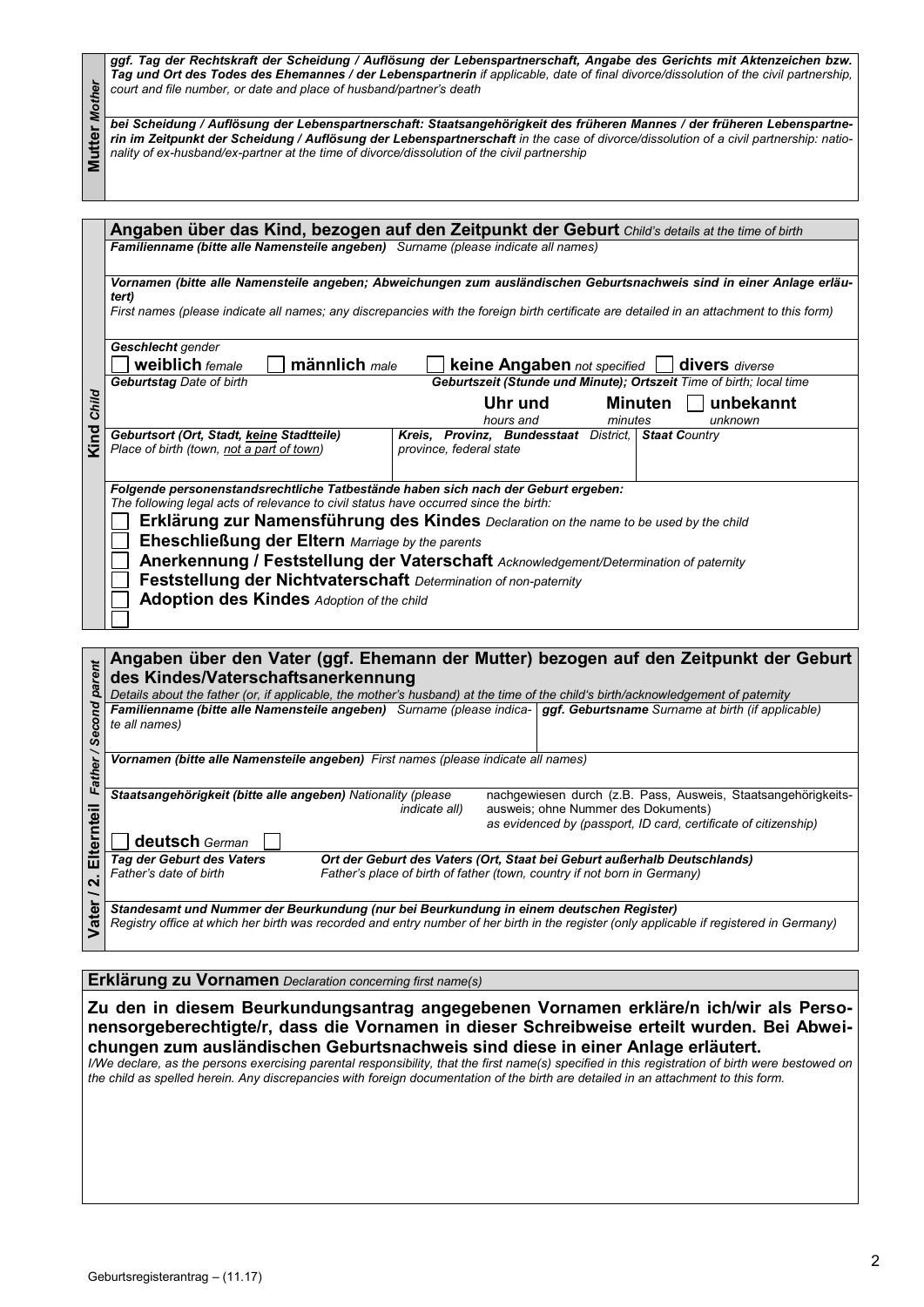|                        | Inhaber der elterlichen Sorge im Zeitpunkt der Geburt des Kindes Parental responsibility was held at the time of birth by                                                                                                   |
|------------------------|-----------------------------------------------------------------------------------------------------------------------------------------------------------------------------------------------------------------------------|
|                        | beide Elternteile<br>Mutter<br><b>Vater</b>                                                                                                                                                                                 |
|                        | both parents<br>Mother<br>Father                                                                                                                                                                                            |
|                        |                                                                                                                                                                                                                             |
|                        |                                                                                                                                                                                                                             |
|                        | elterliche Sorge ergibt sich aus: Basis on which these persons have parental responsibility for the child:                                                                                                                  |
|                        | Recht des gewöhnlichen Aufenthalts Law of the country of habitual residence                                                                                                                                                 |
|                        | gewöhnlicher Aufenthalt des Kindes im Zeitpunkt der Geburt in: Child's habitual residence at the time of birth                                                                                                              |
|                        |                                                                                                                                                                                                                             |
|                        | gewöhnlicher Aufenthalt des Kindes nach dem 31.12.2010 in folgenden Ländern:                                                                                                                                                |
|                        | The child has been habitually resident in the following countries since 31 December 2010:                                                                                                                                   |
|                        |                                                                                                                                                                                                                             |
|                        | Liegt eine Adoption oder Leihmutterschaft vor? Has the child been adopted or born of a surrogate?                                                                                                                           |
|                        | $\Box$ ja, das Kind ist adoptiert<br>ja, das Kind entstammt einer Leihmutterschaft<br>nein                                                                                                                                  |
|                        | yes, born of a surrogate<br>yes, adopted<br>no<br>Wievieltes Kind dieser Eltern (bitte immer ausfüllen!)                                                                                                                    |
|                        | This is the $1^{st}$ , $2^{nd}$ , $3^{rd}$ ,  child of these parents (please always give this information)                                                                                                                  |
|                        | . Kind dieser Eltern                                                                                                                                                                                                        |
|                        | ggf. Familienname, Vorname, Geburtstag, Geburtsort von Geschwisterkindern                                                                                                                                                   |
|                        | Please give surname, first names, date and place of birth of any siblings                                                                                                                                                   |
|                        |                                                                                                                                                                                                                             |
|                        |                                                                                                                                                                                                                             |
|                        | Eheschließung der Eltern                                                                                                                                                                                                    |
|                        | Parents' marriage                                                                                                                                                                                                           |
|                        | in place<br><b>am</b> date                                                                                                                                                                                                  |
|                        |                                                                                                                                                                                                                             |
| <b>Further details</b> | Standesamt und Nummer der Beurkundung (nur bei Beurkundung in einem deutschen Register)<br>registry office at which it was recorded and entry number in the register of marriages(only applicable if registered in Germany) |
|                        | <b>St.Amt</b> Registry office                                                                                                                                                                                               |
|                        | <b>unter Nr.</b> Entry number                                                                                                                                                                                               |
|                        | jetziger Wohnort der Eltern (bitte genau angeben!) Current address(es) of the parents (please give in full)                                                                                                                 |
| Angaben                | Mutter / 1. Elternteil: Mother / first parent                                                                                                                                                                               |
|                        |                                                                                                                                                                                                                             |
|                        | Vater / 2. Elternteil: Father / second parent                                                                                                                                                                               |
| onstige                |                                                                                                                                                                                                                             |
|                        | Bitte immer angeben: Sind die Eltern in Deutschland gemeldet?                                                                                                                                                               |
| Ŏ,                     | Required information: Do the parents have a registered address in Germany?                                                                                                                                                  |
|                        | <b>Mutter:</b> Mother $\Box$ <b>ja</b> yes $\Box$ <b>nein</b> no<br><b>Vater:</b> Father $\Box$ <b>ja</b> yes<br>$\Box$ nein no                                                                                             |
|                        | Hatten Sie jemals in Deutschland Wohnsitz?<br>Did you ever have a registered address in Germany?                                                                                                                            |
|                        |                                                                                                                                                                                                                             |
|                        | 1. Antragsteller (volljähriges Kind bzw. Mutter / 1. Elternteil)                                                                                                                                                            |
|                        | First applicant (child over the age of 18 or mother / first parent                                                                                                                                                          |
|                        | nein, ich hatte bisher noch nie (auch nicht als Kind) im Inland Wohnsitz<br>no, I never (even as a child) had a registered address in Germany                                                                               |
|                        | ja, (letzte) inländische Anschrift:                                                                                                                                                                                         |
|                        | yes, (last) German address                                                                                                                                                                                                  |
|                        |                                                                                                                                                                                                                             |
|                        | 2. Antragsteller (Vater / 2. Elternteil)<br>Second applicant (Father / second parent)                                                                                                                                       |
|                        | nein, ich hatte bisher noch nie (auch nicht als Kind) im Inland Wohnsitz                                                                                                                                                    |
|                        | no, I never (even as a child) had a registered address in Germany                                                                                                                                                           |
|                        | ja, (letzte) inländische Anschrift:                                                                                                                                                                                         |
|                        | yes, (last) German address                                                                                                                                                                                                  |
|                        |                                                                                                                                                                                                                             |
|                        | Sonstige Angaben, Erläuterungen, Mitteilungen usw. Additional information, comments, etc.                                                                                                                                   |
|                        |                                                                                                                                                                                                                             |
|                        | Ehe / Lebenspartnerschaft des Kindes Marriage/ Civil partnership of the child                                                                                                                                               |
|                        |                                                                                                                                                                                                                             |
|                        |                                                                                                                                                                                                                             |
|                        | Kinder des Kindes children of the child                                                                                                                                                                                     |
|                        |                                                                                                                                                                                                                             |
|                        |                                                                                                                                                                                                                             |
|                        |                                                                                                                                                                                                                             |
|                        |                                                                                                                                                                                                                             |
|                        |                                                                                                                                                                                                                             |
|                        |                                                                                                                                                                                                                             |
|                        | Geburtsregisterantrag - (11.17)                                                                                                                                                                                             |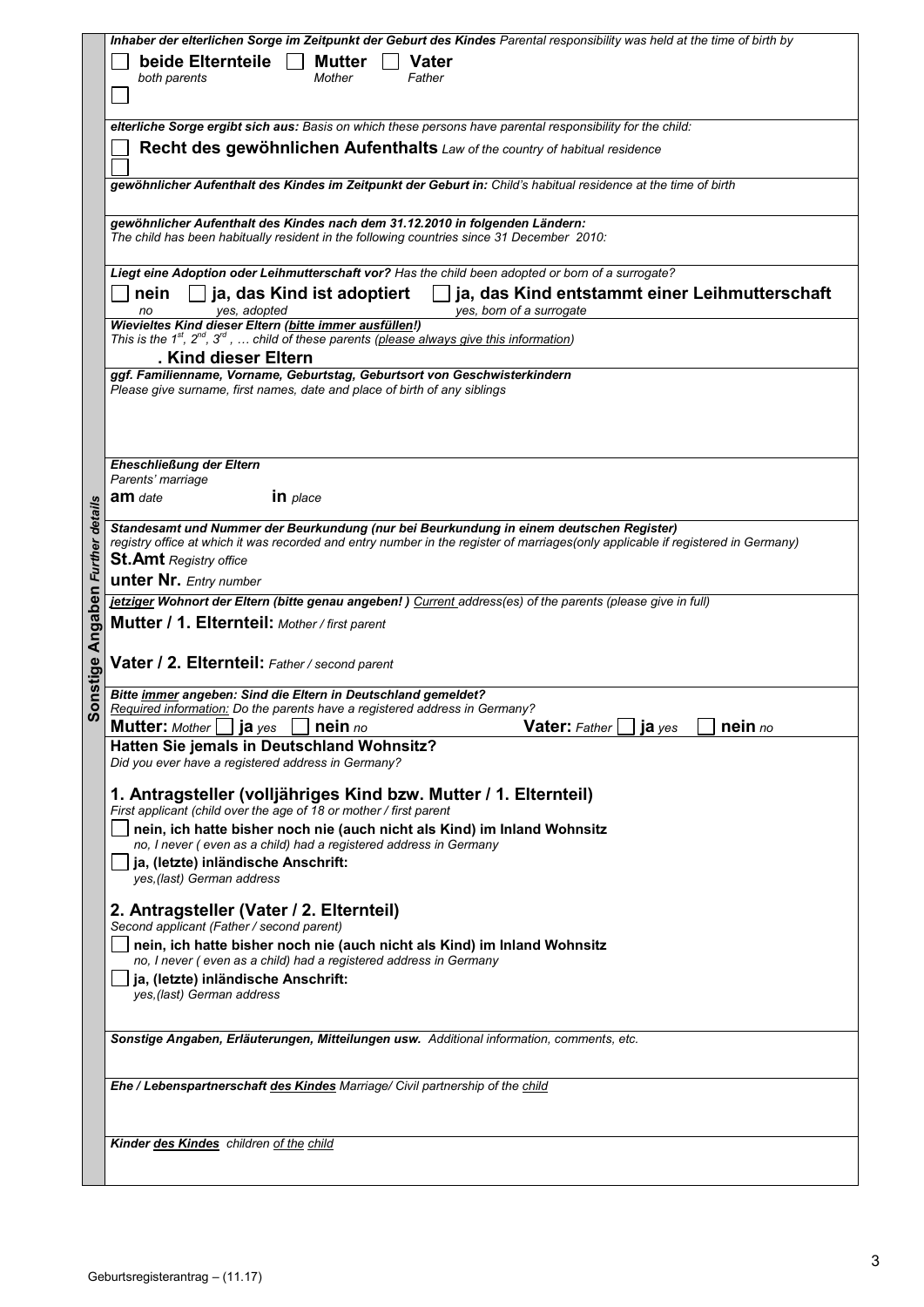## **Ich/Wir versichere/n, die vorstehenden Angaben nach bestem Wissen und Gewissen wahrheitsgemäß gemacht zu haben.**

*I/We declare that the information given above is true to the best of my/our knowledge and belief.*

| Erklärung zum Geburtsnamen des Kindes<br>(Hat das Kind das 14. Lebensjahr vollendet, so ist es zusätzlich zu beteiligen.)                                                                                                                                                                                                                                                                                                                                                                                                                                                                                                                                                                                                                                    |                                                                                                                                                                                                                                                                                                                                                                                                                                                                                                                                                                                           |  |  |  |
|--------------------------------------------------------------------------------------------------------------------------------------------------------------------------------------------------------------------------------------------------------------------------------------------------------------------------------------------------------------------------------------------------------------------------------------------------------------------------------------------------------------------------------------------------------------------------------------------------------------------------------------------------------------------------------------------------------------------------------------------------------------|-------------------------------------------------------------------------------------------------------------------------------------------------------------------------------------------------------------------------------------------------------------------------------------------------------------------------------------------------------------------------------------------------------------------------------------------------------------------------------------------------------------------------------------------------------------------------------------------|--|--|--|
| Declaration on the child's surname at birth (If the child has reached the age of 14, his/her consent must also be given.)<br>Ich bin/wir sind über die Möglichkeiten der Namensführung des Kindes und die Unwiderruflichkeit der<br>Bestimmung unterrichtet worden und erkläre/n:                                                                                                                                                                                                                                                                                                                                                                                                                                                                            |                                                                                                                                                                                                                                                                                                                                                                                                                                                                                                                                                                                           |  |  |  |
| SS 1617, 1617 b BGB<br>(deutsches Recht) <i>(German law)</i>                                                                                                                                                                                                                                                                                                                                                                                                                                                                                                                                                                                                                                                                                                 | I/We have been informed about the options for naming the child and of the irrevocable nature of this choice and declare:<br>Wir bestimmen als gemeinsam Sorgeberechtigte für das oben genannte Kind den<br><b>Familiennamen</b><br>As joint holders of parental responsibility, we hereby decide that the child specified above shall use the surname<br>(des Vaters / 2. Elternteils) of the father/<br>second parent<br>oder or<br>(der Mutter / 1. Elternteils) of the mother/<br>first parent                                                                                         |  |  |  |
|                                                                                                                                                                                                                                                                                                                                                                                                                                                                                                                                                                                                                                                                                                                                                              | Uns ist bekannt, dass diese Namensbestimmung eine Bindungswirkung für unsere weiteren<br>Kinder auslösen kann.<br>We are aware that this choice of name may also be binding with respect to any further children of ours. <sup>2</sup>                                                                                                                                                                                                                                                                                                                                                    |  |  |  |
| (deutsches Recht) (German law)<br><b>BGB</b><br>$\sigma$<br>1617<br>S                                                                                                                                                                                                                                                                                                                                                                                                                                                                                                                                                                                                                                                                                        | Ich, der allein sorgeberechtigte Elternteil, erteile dem Kind den Familiennamen<br>des anderen Elternteils:<br>I, the sole holder of parental responsibility, hereby accord the child the surname of the other parent<br>Ich, der nicht sorgeberechtigte Elternteil, willige in die Namenserteilung ein.<br>I, the parent without parental responsibility, consent to the use of my surname.<br>Uns ist bekannt, dass diese Namensbestimmung nicht für unsere / meine weiteren Kinder gilt.<br>We are aware that this choice of name will not apply to any further children of mine/ours. |  |  |  |
| Sofern das Kind den Namen nach deutschen Rechtsvorschriften führen soll, ist eine der beiden ersten<br>Erklärungsmöglichkeiten zu nutzen. Die Rechtswahlmöglichkeit gemäß Artikel 10 Absatz 3 EGBGB<br>steht nur einmalig zur Verfügung und wäre bei Wahl deutschen Rechts für eine eventuelle spätere<br>erneute Rechtswahl zu Gunsten eines fremden Rechts bereits verbraucht.<br>If the child is to use a name pursuant to German legislation, one of these first two declarations should be made. The choice of law<br>provisions under Article 10 (3) of the Introductory Act to the Civil Code may be used once only with the effect that, if you were to choose<br>German law now, you would no longer be able to choose foreign law at a later date. |                                                                                                                                                                                                                                                                                                                                                                                                                                                                                                                                                                                           |  |  |  |
|                                                                                                                                                                                                                                                                                                                                                                                                                                                                                                                                                                                                                                                                                                                                                              | Wir/Ich bestimme(n) das Recht des Staates: We/I decide that the law of (insert country name)<br>(dessen Staatsangehörigkeit ein Elternteil<br>nachweislich besitzt) (= Heimatrecht)                                                                                                                                                                                                                                                                                                                                                                                                       |  |  |  |
| (nicht deutsches Recht) (not German law)<br>10(3) EGBGB                                                                                                                                                                                                                                                                                                                                                                                                                                                                                                                                                                                                                                                                                                      | für die Namensführung des oben genannten Kindes.<br>(which is the citizenship of one of the parents) shall apply to the naming of the child specified above.<br>Das Kind führt aufgrund dieses Rechts / soll auf der Grundlage dieses Rechts folgenden<br>Familiennamen führen: On the basis of this law, the child shall use/should use the following surname:                                                                                                                                                                                                                           |  |  |  |
| Art.                                                                                                                                                                                                                                                                                                                                                                                                                                                                                                                                                                                                                                                                                                                                                         | Uns/Mir ist bekannt, dass diese Rechtswahl- und Namensbestimmung nicht für<br>unsere / meine weiteren Kinder gilt.<br>We are/I am aware that this choice of law and name will not apply to any further children of ours/mine.                                                                                                                                                                                                                                                                                                                                                             |  |  |  |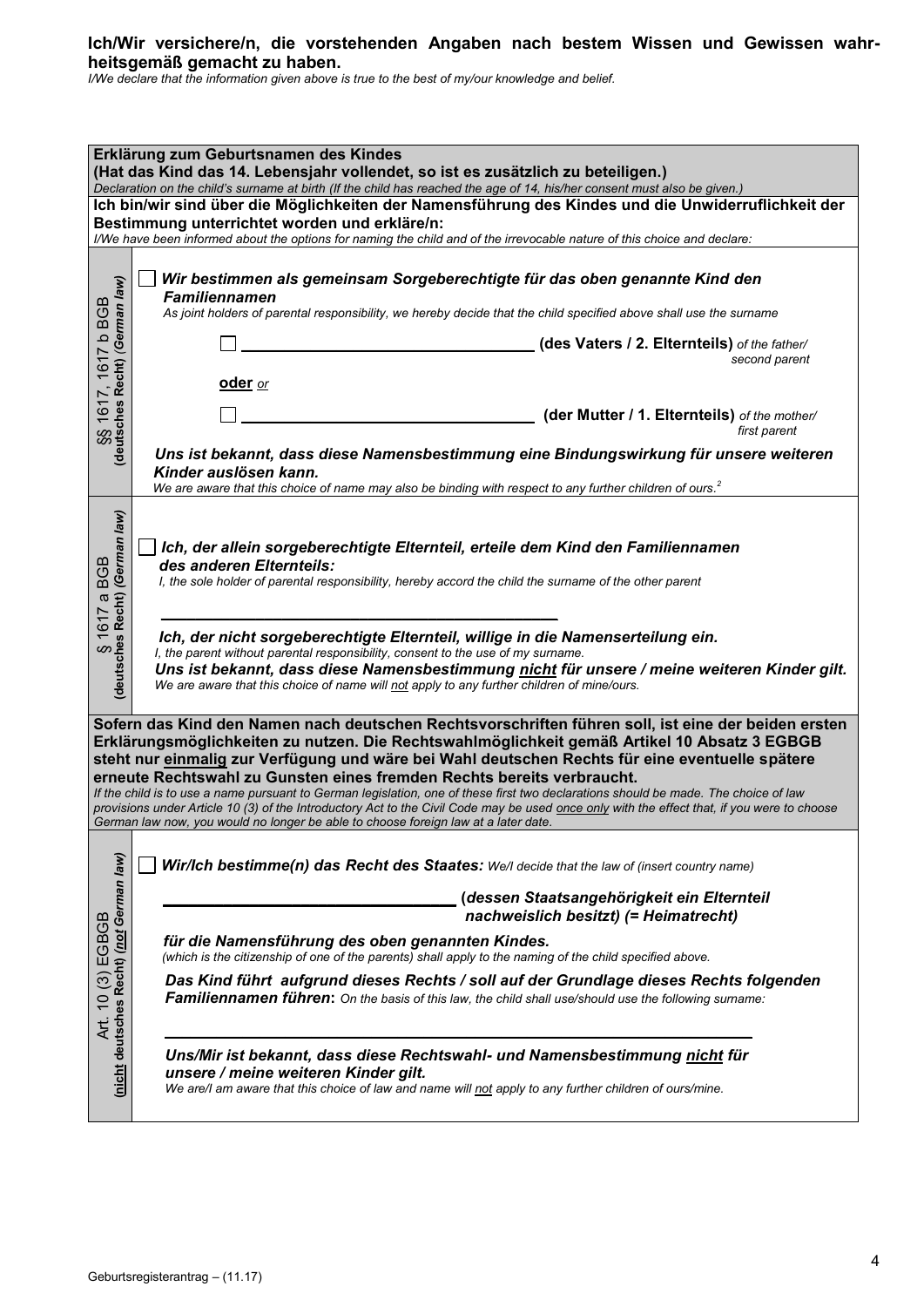|                                                                                      | Article 10 (1) and Article 5 (1) of the Introductory Act to the Civil Code.                                                                                                                                                                                                                                                                                                                              | Die Namensführung unseres / meines Kindes unterliegt gemäß Art. 10 Abs. 1 in Verbindung<br>mit Art. 5 Abs. 1 EGBGB deutschem Recht. The naming of our/my child is subject to German law pursuant to                                                                                          |  |
|--------------------------------------------------------------------------------------|----------------------------------------------------------------------------------------------------------------------------------------------------------------------------------------------------------------------------------------------------------------------------------------------------------------------------------------------------------------------------------------------------------|----------------------------------------------------------------------------------------------------------------------------------------------------------------------------------------------------------------------------------------------------------------------------------------------|--|
|                                                                                      | Das Kind hat durch Registrierung seiner Geburt im EU-Staat<br>his/her surname pursuant to German law):                                                                                                                                                                                                                                                                                                   | By the registration of his/her birth in the EU state  the child has acquired the following names at birth (which may differ from                                                                                                                                                             |  |
|                                                                                      | (gegebenenfalls abweichend vom deutschen Recht) folgende Namensführung erworben:                                                                                                                                                                                                                                                                                                                         |                                                                                                                                                                                                                                                                                              |  |
|                                                                                      |                                                                                                                                                                                                                                                                                                                                                                                                          | (Familienname, ggf. mehrteilig) surnames (please indicate all)                                                                                                                                                                                                                               |  |
| 48 EGBGB                                                                             |                                                                                                                                                                                                                                                                                                                                                                                                          | (alle Vornamen) sowie ggf. first names (please indicate all) and if applicable<br>(sonstige Namensteile wie etwa Vatersnamen oder Mittelnamen)<br>Other names such as father's names and middle names                                                                                        |  |
|                                                                                      | Wir / Ich bestimme(n) daher We/I thus declare that                                                                                                                                                                                                                                                                                                                                                       |                                                                                                                                                                                                                                                                                              |  |
| Art.                                                                                 | für die Zukunft (mit Zugang bei dem zuständigen deutschen Standesamt)<br>for the future (from entry at the competent German registry office)                                                                                                                                                                                                                                                             |                                                                                                                                                                                                                                                                                              |  |
|                                                                                      | rückwirkend auf den Zeitpunkt der Eintragung in das Personenstandsregister des anderen<br>EU-Staates (Das Datum der Registrierung wird entsprechend nachgewiesen) retroactively from<br>the date of entry in the civil register of the other EU state (evidence of date of registration must be provided)                                                                                                |                                                                                                                                                                                                                                                                                              |  |
|                                                                                      | schen Rechtsbereich.                                                                                                                                                                                                                                                                                                                                                                                     | den in dem anderen EU-Staat erworbenen Namen zum Geburtsnamen des Kindes für den deut-                                                                                                                                                                                                       |  |
|                                                                                      | the name acquired in the other EU state shall be deemed the child's surname at birth for the purpose of German law.                                                                                                                                                                                                                                                                                      |                                                                                                                                                                                                                                                                                              |  |
|                                                                                      | Uns/Mir ist bekannt, dass diese Namensbestimmung nicht für unsere / meine weiteren Kinder<br><b>gilt.</b> We are/l am aware that this choice of name will not apply to any further children of ours/mine.                                                                                                                                                                                                |                                                                                                                                                                                                                                                                                              |  |
|                                                                                      | willigt in die Erklärung ein.                                                                                                                                                                                                                                                                                                                                                                            | Das Kind hat das 14. Lebensjahr vollendet und schließt sich der o.g. Bestimmung an /                                                                                                                                                                                                         |  |
|                                                                                      | The child has reached the age of 14 and agrees with the choice made above/consents to the declaration.                                                                                                                                                                                                                                                                                                   |                                                                                                                                                                                                                                                                                              |  |
| es Kindes <i>child's consent</i><br>7 a, 1617 b, 1617 c BGB<br>(GBGB, Art. 48 EGBGB) |                                                                                                                                                                                                                                                                                                                                                                                                          | Das Kind führt bereits einen Familiennamen und hat das fünfte Lebensjahr vollendet.<br>Es schließt sich der Bestimmung des Ehenamens der Eltern an und führt künftig den<br>Familiennamen: The child already has a surname and has reached the age of five. He/She agrees with the choice of |  |
|                                                                                      | the<br>parents' married name and shall henceforth have the surname                                                                                                                                                                                                                                                                                                                                       |                                                                                                                                                                                                                                                                                              |  |
|                                                                                      | (Ehenamen der Eltern) (Parents' married name)                                                                                                                                                                                                                                                                                                                                                            |                                                                                                                                                                                                                                                                                              |  |
| des<br>Beteiligung de<br>(§§  1617, 1617)<br>Art. 10 (3) E(                          | Das Kind führt bereits einen Familiennamen und hat das fünfte Lebensjahr vollendet.<br>Es schließt sich der Namensänderung des namensgebenden Elternteils an und führt künftig<br>den Familiennamen: The child already has a surname and has reached the age of five. He/she agrees with the<br>change of name of the parent from whom he/she derives his/her name and shall henceforth have the surname |                                                                                                                                                                                                                                                                                              |  |
|                                                                                      |                                                                                                                                                                                                                                                                                                                                                                                                          | (geänderter Familienname des namensgebenden                                                                                                                                                                                                                                                  |  |
|                                                                                      | Elternteils) (new surname of the relevant parent)                                                                                                                                                                                                                                                                                                                                                        |                                                                                                                                                                                                                                                                                              |  |
|                                                                                      | Als gesetzlicher Vertreter bzw. gesetzliche Vertreterin stimmen wir / stimme ich der<br>Anschlusserklärung / Einwilligungserklärung des Kindes zu.<br>As legal representative(s), we/l assent to the child's declaration of agreement/consent.                                                                                                                                                           |                                                                                                                                                                                                                                                                                              |  |
|                                                                                      | Bei Geburt vor dem 01.04.1994: If the child was born before April 1, 1994                                                                                                                                                                                                                                                                                                                                |                                                                                                                                                                                                                                                                                              |  |
|                                                                                      | Der Familienname des Kindes wurde in einem in dem Zeitraum vom 01.09.1986 bis 31.03.1994<br>ausgestellten deutschen Identitätspapier / Personenstandsbuch eingetragen (Nachweis ist beigefügt).<br>Der Familienname des Kindes wurde nicht in einem in dem Zeitraum vom 01.09.1986 bis 31.03.1994<br>ausgestellten deutschen Identitätspapier / Personenstandsbuch eingetragen.                          | The child's surname was entered in a German identity document/civil register issued between 1 September 1986 and 31 March 1994.<br>The child's surname was not entered in a German identity document/civil register issued between 1 September 1986 and 31 March 199                         |  |
|                                                                                      | Ich/Wir beantrage/n die Ausstellung von folgenden Urkunden: I/We apply for the following certificates:                                                                                                                                                                                                                                                                                                   |                                                                                                                                                                                                                                                                                              |  |
|                                                                                      |                                                                                                                                                                                                                                                                                                                                                                                                          | <b>Anzahl</b> Quantity                                                                                                                                                                                                                                                                       |  |
|                                                                                      | Geburtsurkunde (DIN A 4)<br>Birth certificate (A4)                                                                                                                                                                                                                                                                                                                                                       |                                                                                                                                                                                                                                                                                              |  |
|                                                                                      | Geburtsurkunde für das Stammbuch (DIN A 5)                                                                                                                                                                                                                                                                                                                                                               |                                                                                                                                                                                                                                                                                              |  |
|                                                                                      | Birth certificate to insert into the family's "Stammbuch" (A5)<br>mehrsprachige Geburtsurkunde (DIN A 4)                                                                                                                                                                                                                                                                                                 |                                                                                                                                                                                                                                                                                              |  |
|                                                                                      | Multilingual birth certificate (A4)<br>Beglaubigter Registerausdruck                                                                                                                                                                                                                                                                                                                                     |                                                                                                                                                                                                                                                                                              |  |
|                                                                                      | Certified excerpt from the register                                                                                                                                                                                                                                                                                                                                                                      |                                                                                                                                                                                                                                                                                              |  |
|                                                                                      | mit Hinweisen with notes                                                                                                                                                                                                                                                                                                                                                                                 |                                                                                                                                                                                                                                                                                              |  |
|                                                                                      |                                                                                                                                                                                                                                                                                                                                                                                                          |                                                                                                                                                                                                                                                                                              |  |
|                                                                                      | Geburtsregisterantrag - (11.17)                                                                                                                                                                                                                                                                                                                                                                          |                                                                                                                                                                                                                                                                                              |  |

#### **Ich/Wir beantrage/n die Ausstellung von folgenden Urkunden:** *I/We apply for the following certificates:*

|                                                                | <b>Anzahl</b> Quantity |
|----------------------------------------------------------------|------------------------|
| Geburtsurkunde (DIN A 4)                                       |                        |
| Birth certificate (A4)                                         |                        |
| Geburtsurkunde für das Stammbuch (DIN A 5)                     |                        |
| Birth certificate to insert into the family's "Stammbuch" (A5) |                        |
| mehrsprachige Geburtsurkunde (DIN A 4)                         |                        |
| Multilingual birth certificate (A4)                            |                        |
| Beglaubigter Registerausdruck                                  |                        |
| Certified excerpt from the register                            |                        |
| $\Box$ mit Hinweisen with notes                                |                        |